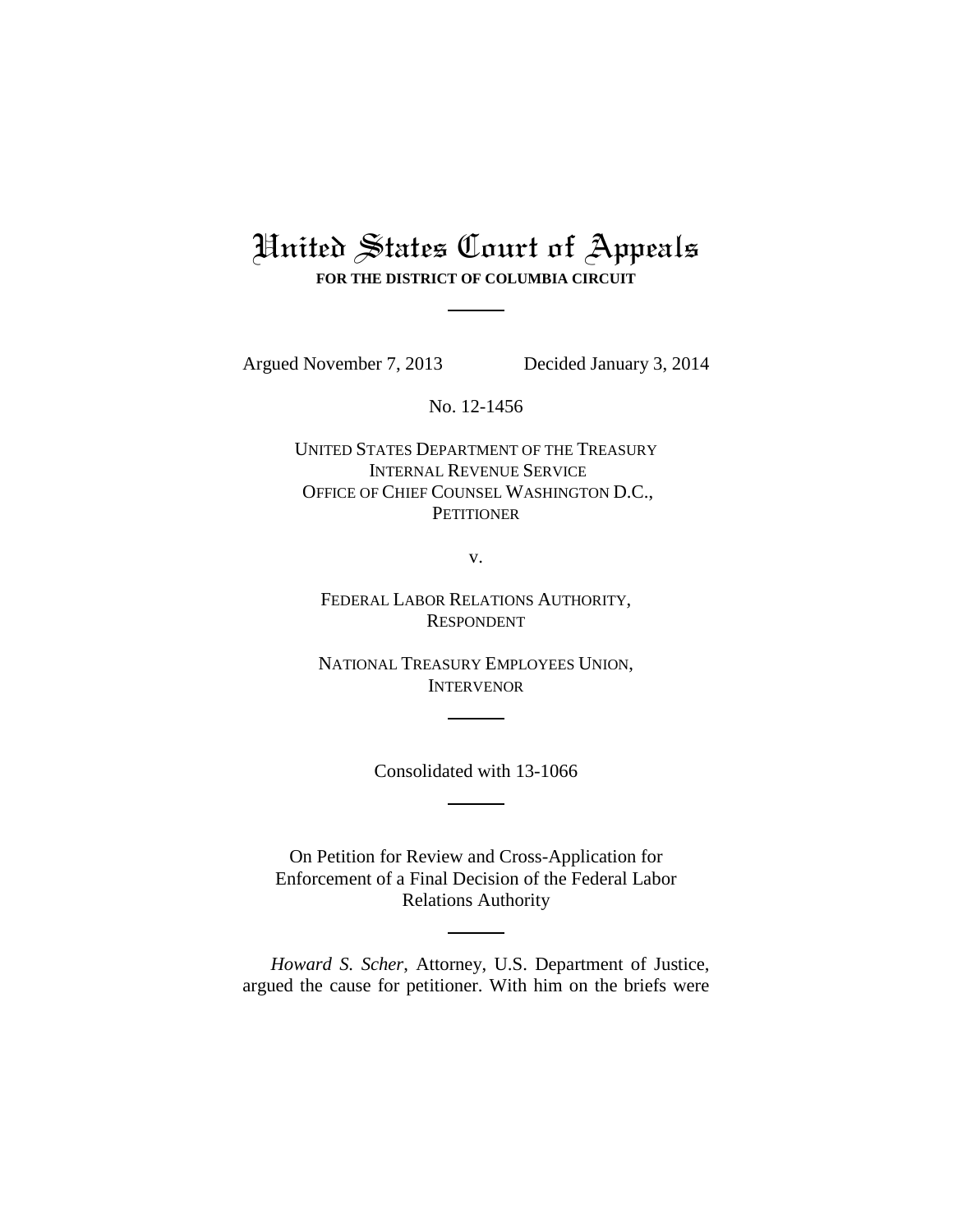*Stuart F. Delery*, Principal Assistant Deputy Attorney General, and *Leonard Schaitman*, Attorney.

*Zachary R. Henige*, Attorney, Federal Labor Relations Authority, argued the cause for respondent. On the brief was *Rosa M. Koppel*, Solicitor. *David Shewchuk*, Deputy Solicitor, Federal Labor Relations Authority, entered an appearance.

*Peyton H. N. Lawrimore* argued the cause for intervenor National Treasury Employees Union. With her on the brief were *Gregory O*=*Duden* and *Larry J. Adkins*.

*Matthew W. Milledge*, *David A. Borer*, and *Andres M. Grajales* were on the brief for *amicus curiae* American Federation of Government Employees, AFL-CIO in support of respondent.

Before: TATEL and KAVANAUGH, *Circuit Judges*, and WILLIAMS, *Senior Circuit Judge*.

Opinion for the Court filed by *Circuit Judge* TATEL.

TATEL, *Circuit Judge*: Section 7106(b)(3) of the Federal Service Labor Management Relations Statute (FSLMRS), 5 U.S.C. § 7101 *et seq*., provides that collective bargaining agreements reached between federal agencies and their employees' bargaining representatives may contain provisions that, although interfering with certain managerial prerogatives, constitute "appropriate arrangements for employees adversely affected by the exercise" of such management rights. 5 U.S.C. § 7106(b)(3). In determining whether a given "arrangement[]" is "appropriate," the Federal Labor Relations Authority ("the Authority")—which is charged with administering the FSLMRS—has, depending on how the issue comes before it, applied two different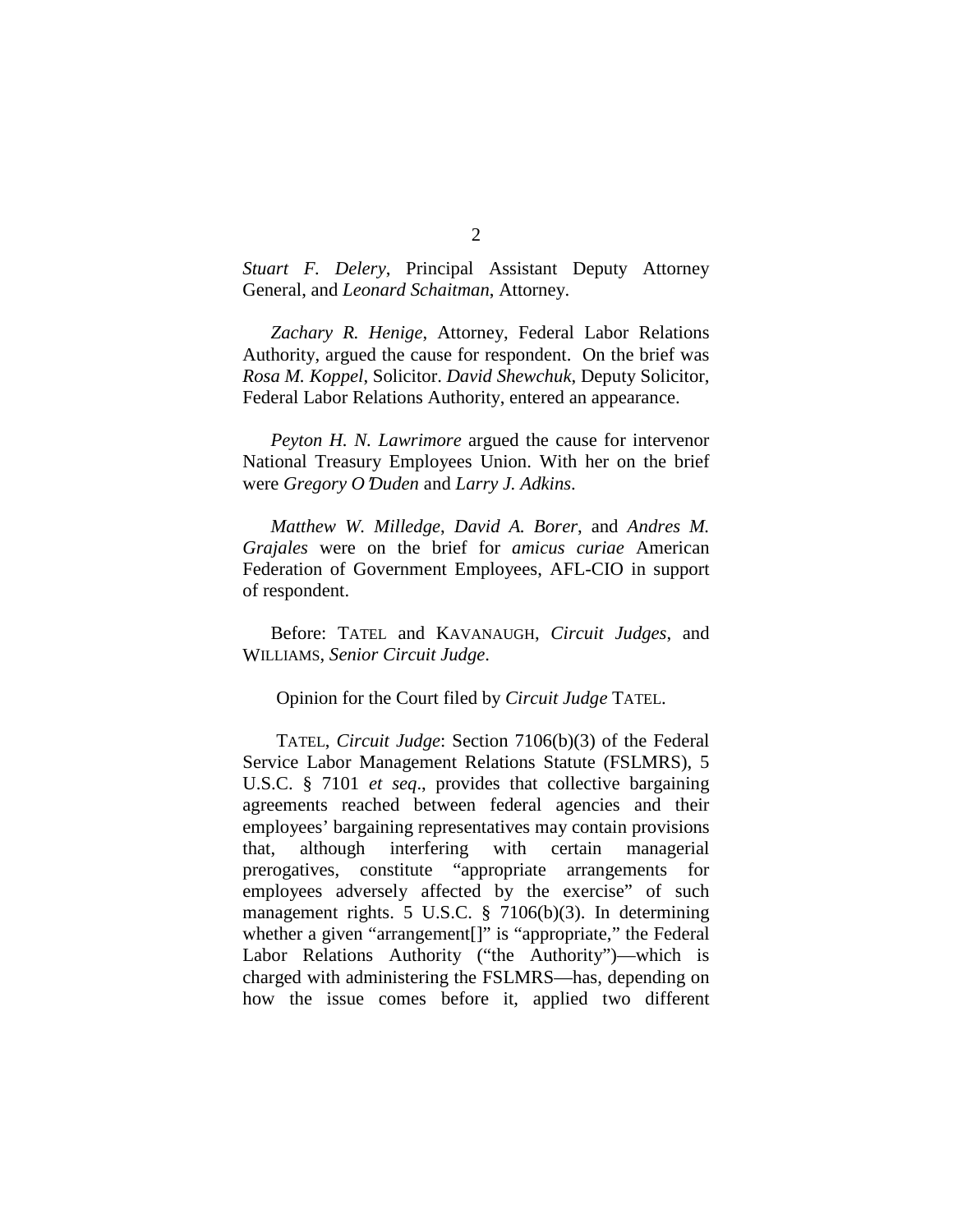substantive tests that might yield different results for the very same arrangement. As explained in this opinion, by adopting two inconsistent interpretations of the same statutory language, the Authority has acted arbitrarily and capriciously.

**I.**

The FSLMRS establishes the framework governing labor-management relations in the federal government. The statute requires federal agencies and labor organizations representing their employees to "meet and negotiate in good faith for the purposes of arriving at a collective bargaining agreement," 5 U.S.C.  $\S$  7114(a)(4), and sets forth various requirements for both the bargaining process and the content of any agreement.

At issue here is section 7106 of the Act. Section 7106(a) provides: "Subject to subsection (b) of this section, nothing in [the FSLMRS] shall affect the authority of any management official of any agency" to exercise certain management rights, which include the authority to "hire, assign, direct, layoff, and retain employees in the agency, or to suspend, remove, reduce in grade or pay, or take other disciplinary action against such employees," *id.* § 7106(a)(2)(A), and "to assign work, to make determinations with respect to contracting out, and to determine the personnel by which agency operations shall be conducted," *id.* § 7106(a)(2)(B). Section 7106(b), in turn, provides in relevant part that "[n]othing in this section shall preclude any agency and any labor organization from negotiating," among other things, "appropriate arrangements for employees adversely affected by the exercise of any authority under this section by such management officials." *Id.* § 7106(b), (b)(3).

We addressed the interaction between sections 7106(a) and 7106(b)(3) in *American Federation of Government*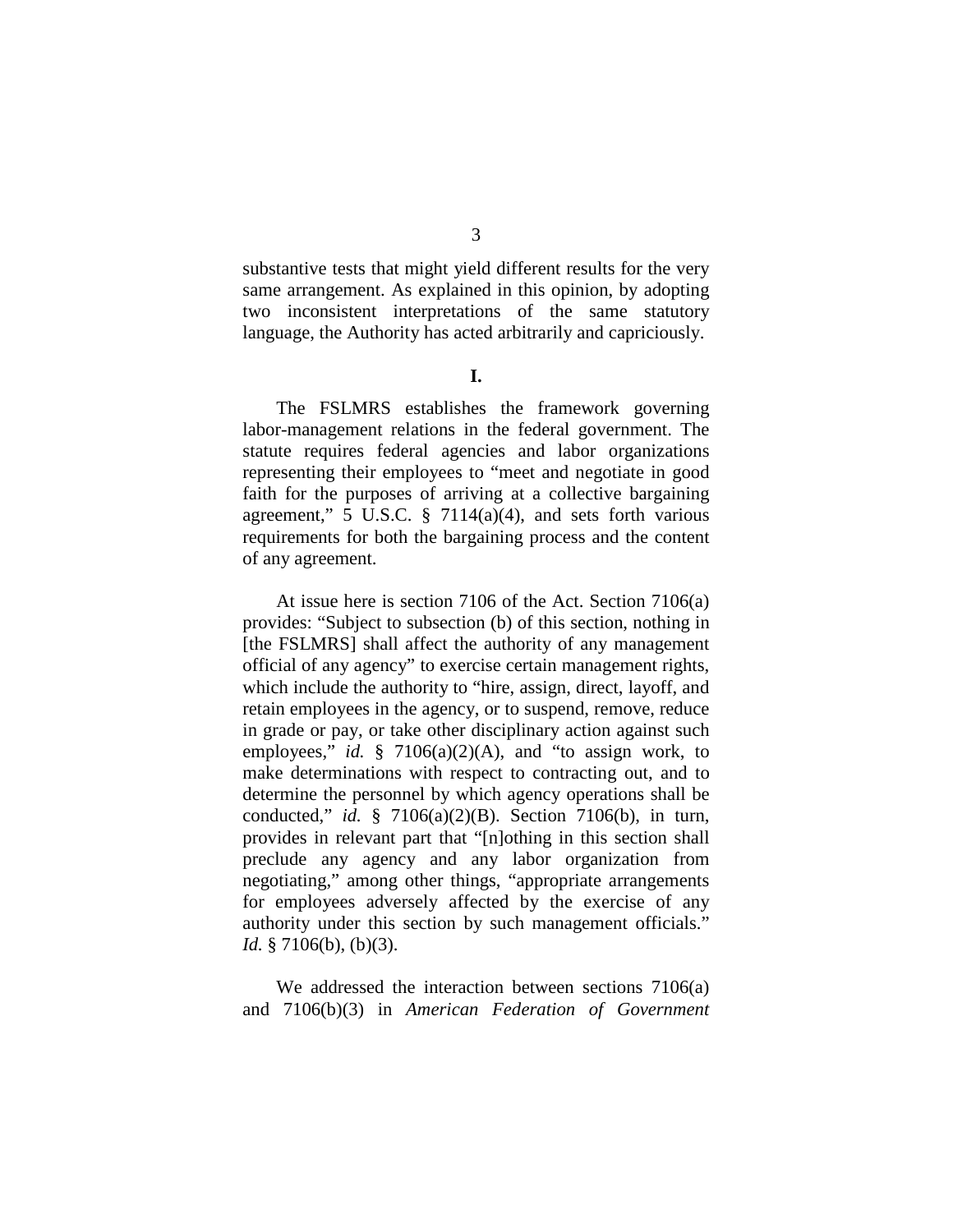*Employees, Local 2782 v. FLRA*, 702 F.2d 1183 (D.C. Cir. 1983) ("*AFGE I*"). There the Authority had held that any "arrangement" that interferes with the management rights set forth in section 7106(a) was necessarily not "appropriate" within the meaning of section 7106(b)(3). *See id.* at 1185–86. Rejecting this reading, we explained that section 7106(b)(3) establishes "an *exception* to the otherwise governing management prerogative requirements of subsection (a)." *Id.* at 1187. Thus, the provision contemplates that the management rights set forth in section 7106(a) will give way, to some extent, to "appropriate arrangements" for adversely affected employees. *See id.* Finding that an arrangement is inappropriate simply because it interferes with the enumerated management rights would, we concluded, render the section 7106(b)(3) exception entirely meaningless. *See id.* at 1188. We observed, however, that "some arrangements may be inappropriate because they impinge upon management prerogatives *to an excessive degree*," and we declined to "speculate as to what the word 'appropriate' may lawfully be interpreted to exclude." *Id.*

Significantly for the issue before us, questions regarding section 7106's application may come before the Authority in at least three ways. First, an agency may assert during collective bargaining that a particular union proposal falls outside the agency's duty to bargain because it would contravene section 7106. Agencies are not required to bargain over all issues relating to conditions of employment, but may instead declare a particular union proposal to be "nonnegotiable" if, for example, the proposal would be "inconsistent with any 'Federal law or any government-wide rule or regulation.'" *American Federation of Government Employees v. FLRA*, 778 F.2d 850, 852 (D.C. Cir. 1985) ("*AFGE II*") (quoting 5 U.S.C. § 7117(a)(1)). The union may seek expedited review of such nonnegotiability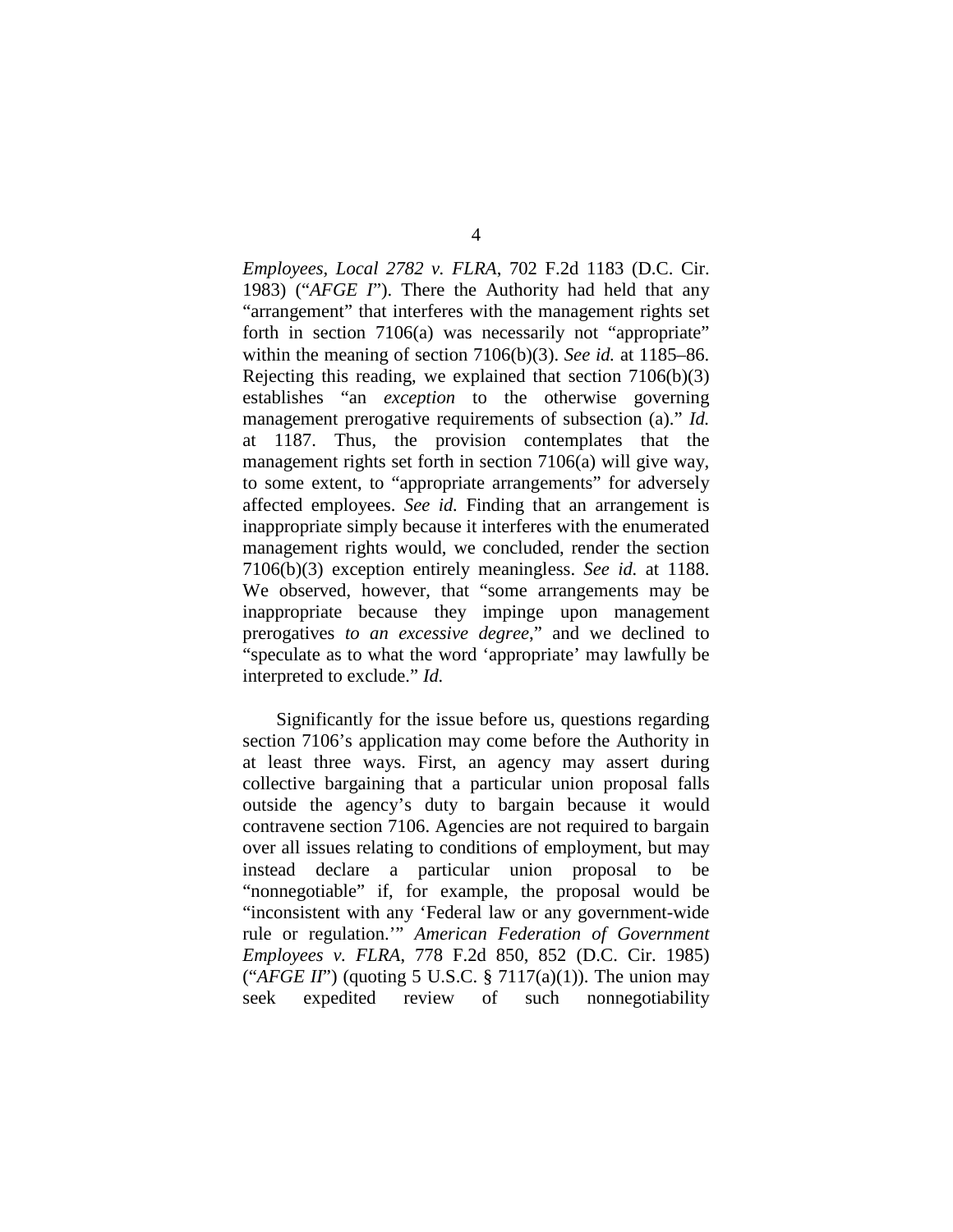determinations before the Authority. *See* 5 U.S.C. § 7117(c). Second, any agreement ultimately reached between the agency's bargaining representatives and the union is "subject to approval by the head of the agency," *id.* § 7114(c)(1), with such approval required "if the agreement is in accordance with the provisions of [the FSLMRS] and any other applicable law, rule, or regulation," *id.* § 7114(c)(2). An agency head may reject a provision on the ground that it contravenes section 7106, a decision the union may then appeal to the Authority. *See id.* § 7105(a)(2)(E). Third, an agency might take exception to a provision imposed in arbitration, asserting before the Authority that the arbiter's award violates section 7106. *See id.* § 7122(a)(1).

In a series of decisions, the Authority has delineated the substantive tests it will use in each of these three sorts of appeals to determine what constitutes a section  $7106(b)(3)$ "appropriate arrangement[]." Following our decision in *AFGE I*, the Authority first addressed the issue in *National Ass'n of Government Employees, Local R14-87*, 21 F.L.R.A. 24 (1986) ("*KANG*"), a case that arose in the context of an agency head's determination under section 7114(c) that a collective bargaining provision was impermissible. *See id.* at 24. The Authority adopted what it characterized as the "excessive interference test enunciated" in *AFGE I*, holding:

In this and future cases where the Authority addresses a management allegation that a union proposal of appropriate arrangements is nonnegotiable because it conflicts with management rights . . . , the Authority will consider whether such an arrangement is appropriate for negotiation within the meaning of section  $7106(b)(3)$  or  $\Box$  whether it is inappropriate because it excessively interferes with the exercise of management's rights.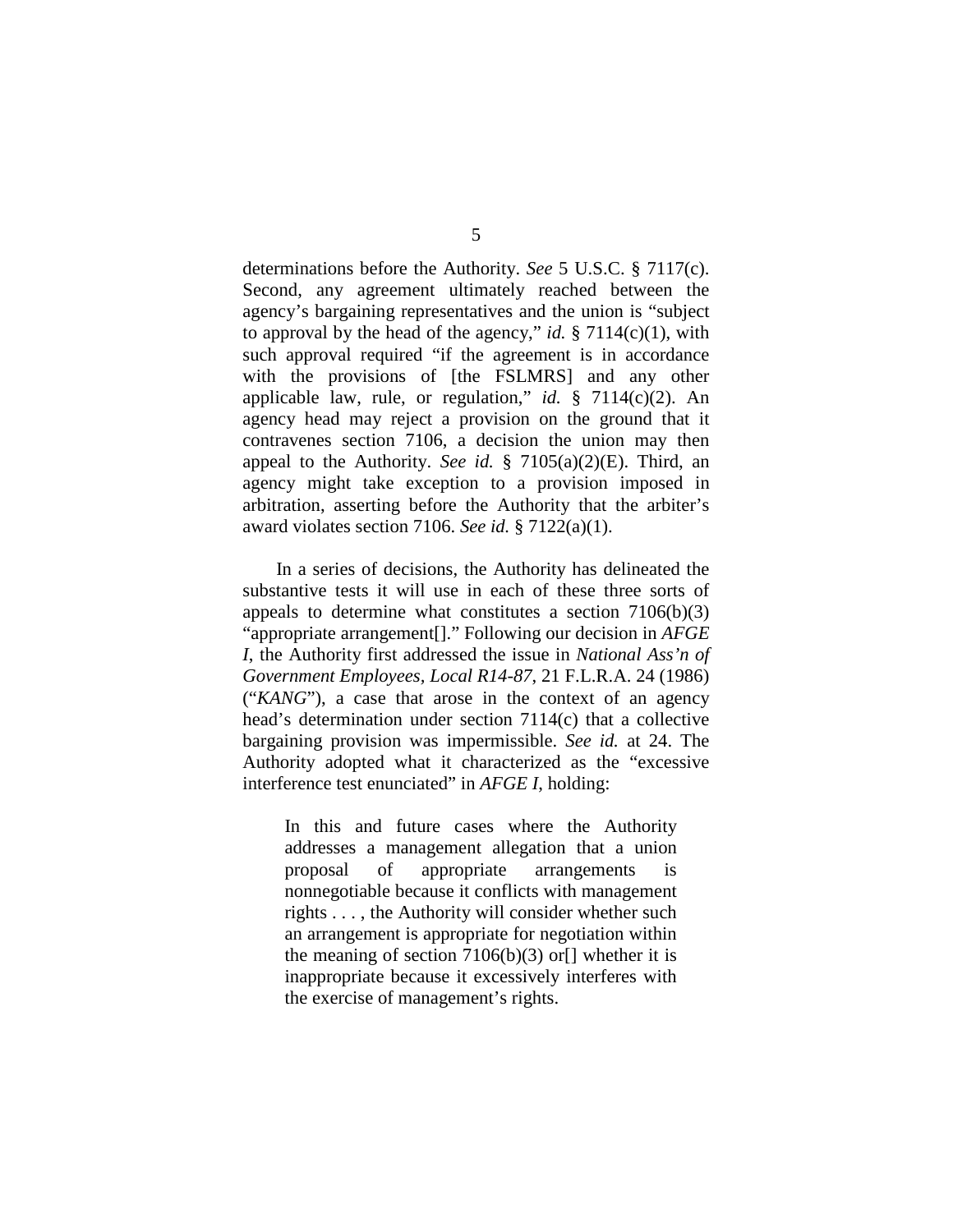*Id.* at 30–31. The Authority went on to describe the factors it would consider in evaluating whether a given arrangement "excessively interferes," among them whether the "negative impact on management's rights [is] disproportionate to the benefits to be derived from the proposed arrangement." *Id.* at 31–33.

Soon thereafter, the Authority applied the same "excessive interference" test in a case that arose in the context of a union's appeal from an agency declaration during collective bargaining that a particular proposal was nonnegotiable. *See American Federation of Government Employees, Local 1923*, 21 F.L.R.A. 178, 186 & n.2 (1986) ("*Local 1923*").

But the Authority has treated somewhat differently agency claims that a provision in an arbitrator's award impermissibly interferes with management rights and should be set aside as "contrary to . . . law" pursuant to section  $7122(a)(1)$ . Although initially applying the "excessive" interference" test in such cases, *see Washington Plate Printers Union Local No. 2*, 31 F.L.R.A. 1250, 1256 (1988), the Authority later changed course, holding that only when an award "abrogates" a management right—which occurs when the award "precludes an agency from exercising" the right would the Authority grant the agency relief, *Department of the Treasury, U.S. Customs Service*, 37 F.L.R.A. 309, 314 (1990). After some further oscillation, *see Department of Justice, Federal Bureau of Prisons*, 58 F.L.R.A. 109, 110 (2002) (returning to the "excessive interference" test), the Authority eventually settled on this "abrogation" standard, *see U.S. EPA*, 65 F.L.R.A. 113, 116–17 (2010) ("*EPA*").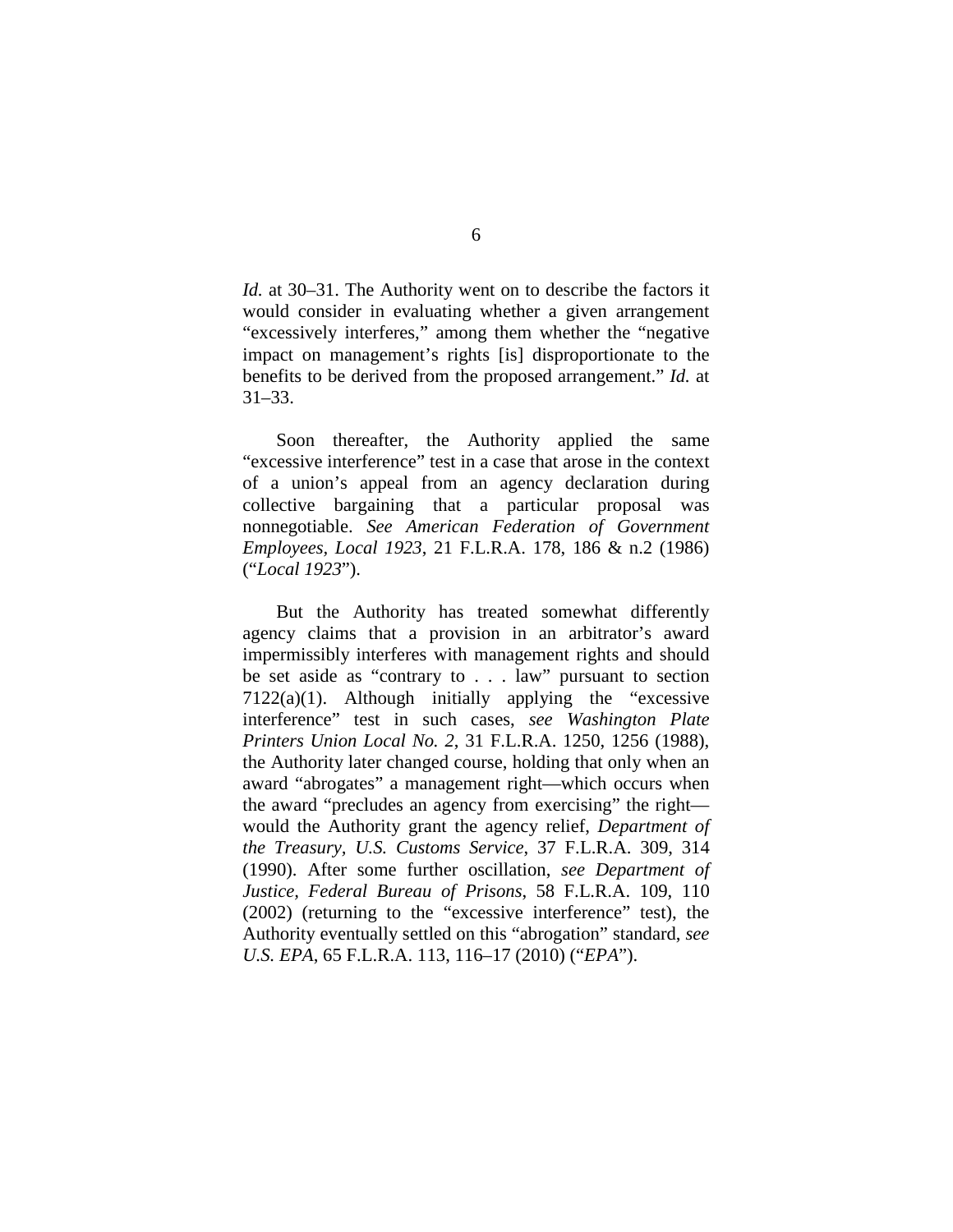Then, overruling its prior decision in *KANG*, the Authority extended this "abrogation" test to appeals brought when an agency head disapproves a provision under section 7114(c). *See National Treasury Employees Union*, 65 F.L.R.A. 509, 512 (2011) ("*NTEU I*"). The Authority made clear, however, that it would continue to apply the "excessive interference" standard when, during bargaining, an agency asserts that a proposal is nonnegotiable. *Id.* at 512 n.4. Member Beck dissented, contending, among other things, that the Authority had no basis for holding that "the same proposal that is legally invalid if it 'excessively interferes' with management rights at the bargaining table magically becomes valid and binding when it lands on the agency head's desk." *Id.* at 519 (Beck, M., dissenting). The Department of the Treasury, petitioner here, sought review, but we dismissed the case for lack of jurisdiction because Treasury had failed to properly present its arguments to the Authority. *See Department of the Treasury v. FLRA*, 670 F.3d 1315, 1316 (D.C. Cir. 2012).

This case arose after the IRS Office of Chief Counsel—a component of Treasury—and the National Treasury Employees Union renegotiated their collective bargaining agreement. Reviewing the agreement pursuant to section 7114(c), the agency head found eight provisions contrary to law. The only provision still at issue here governs sick leave. The agency head contended that this provision—whose details are unimportant to the issue before us—impermissibly interfered with management's right to discipline employees. *See* 5 U.S.C. § 7106(a)(2)(A).

On appeal, the Authority found in favor of the union, ordering Treasury to rescind its disapproval of the sick leave provision. *National Treasury Employees Union*, 66 F.L.R.A. 809, 813 (2012) ("*NTEU II*"). The Authority agreed with the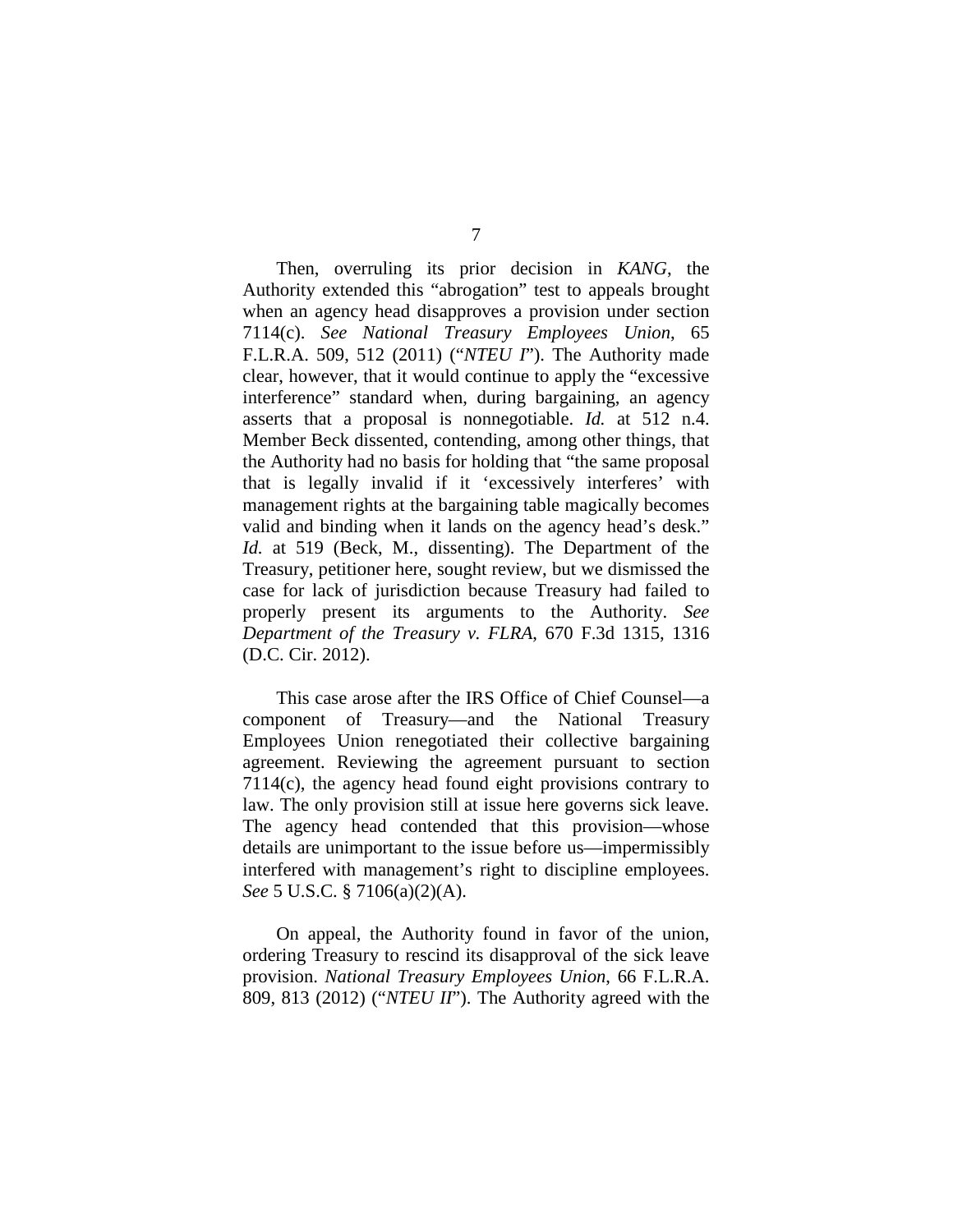agency that the provision affected the management right to discipline secured by section 7106(a). *Id.* at 812. But applying its newly-adopted "abrogation" standard—and rejecting Treasury's argument that it should return to the "excessiveinterference" standard, *id.* at 812 n.8—the Authority concluded that the provision was an "appropriate arrangement under § 7106(b)(3)," *id.* at 813. It reasoned that the "provision merely limits the circumstances in which management may exercise its right to discipline; it does not preclude the Agency from exercising that right." *Id.* at 812. It rebuffed Treasury's reliance on two prior Authority decisions, *National Federation of Federal Employees, Local 858*, 42 F.L.R.A. 1169 (1991), and *American Federation of Government Employees, Local 1156*, 42 F.L.R.A. 1157 (1991), which had found that similar sick leave provisions were not "appropriate arrangements," explaining that in those cases it had "applied an excessive-interference standard, rather than an abrogation standard." *NTEU II*, 66 F.L.R.A. at 812. Member Beck again dissented for the reasons given in his *NTEU I* dissent. *Id.* at 815–16 (Beck, M., dissenting).

## **II.**

Treasury now petitions for review, contending that the Authority's decision to continue applying two different legal standards in assessing whether a section 7106(b)(3) "arrangement[]" is "appropriate" is arbitrary and capricious within the meaning of the Administrative Procedure Act. *See* 5 U.S.C. § 706(2)(A) (an agency decision may be set aside if it is "arbitrary, capricious, an abuse of discretion, or otherwise not in accordance with law"); *see also id*. § 7123(c) (adopting section 706's arbitrary and capricious standard for judicial review of FLRA decisions). Although we generally defer to the Authority's reading of the FSLMRS, *see Chevron, U.S.A., Inc. v. Natural Resources Defense Council*, *Inc.*, 467 U.S. 837, 842–43 (1984), under the arbitrary and capricious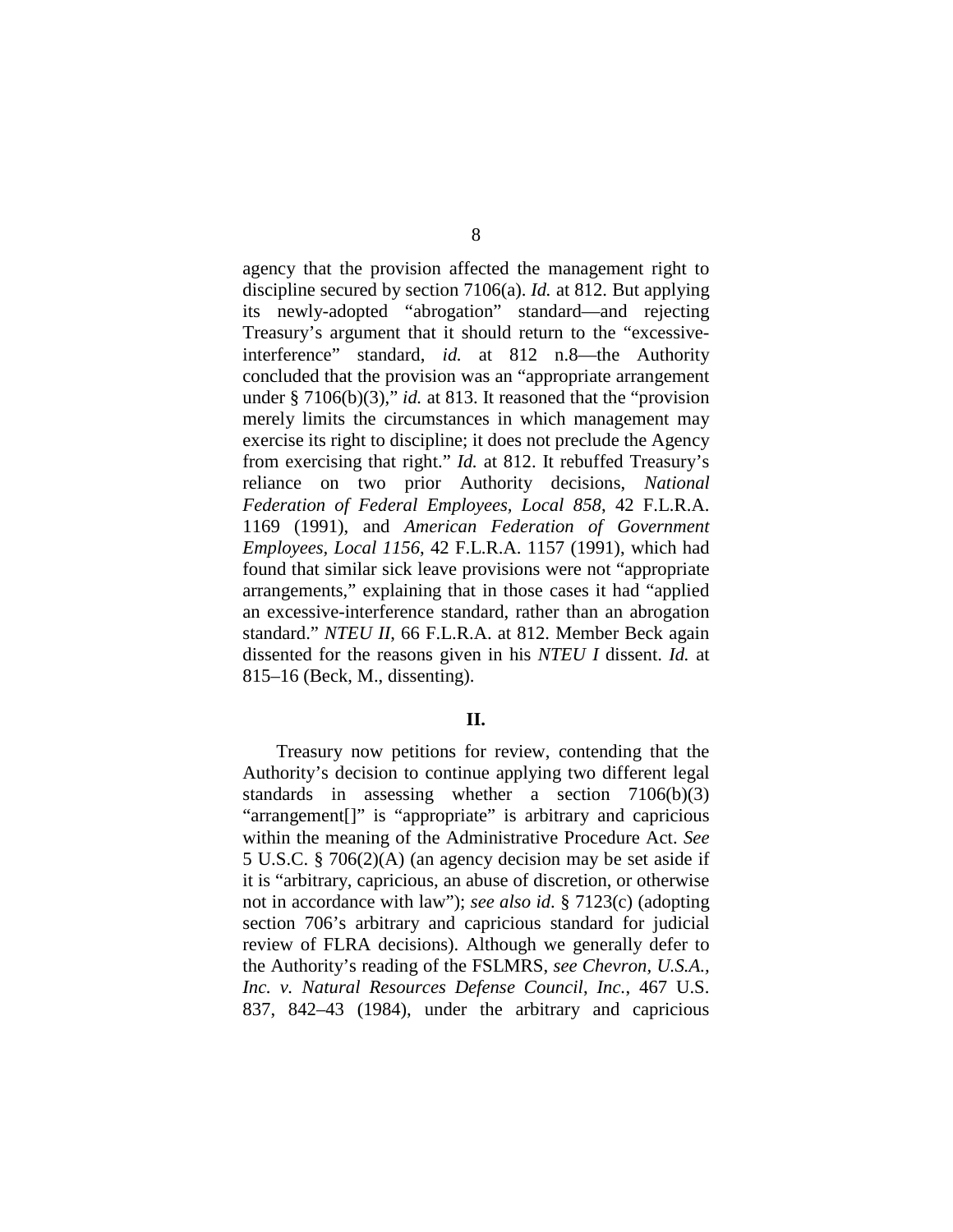standard, we may affirm the Authority's interpretation and application of its governing statute only if it has "provide[d] a rational explanation for its decision." *Ass'n of Civilian Technicians, Puerto Rico Army Chapter v. FLRA*, 370 F.3d 1214, 1220 (D.C. Cir. 2004) (internal quotation marks omitted). Here, the Authority has failed to satisfy that obligation.

In deciding to apply an "abrogation" standard in some circumstances and an "excessive interference" standard in others, the Authority invoked nothing in section 7106(b)(3)'s text. Instead, it concluded that using these different standards was justified by the distinction between, on the one hand, the text of the statutory provisions governing agency-head review of collective bargaining agreements and agency challenges to arbitration awards, and, on the other hand, the text of the provision governing an agency's power to declare a union proposal nonnegotiable during collective bargaining. *See NTEU I*, 65 F.L.R.A. at 512–13. Specifically, both section 7114(c)(2), governing agency-head review, and section  $7122(a)(1)$ , governing exceptions to arbitration awards, are phrased in terms of a provision's consistency with law. *See* 5 U.S.C. § 7114(c)(2) (agency head "shall approve" agreement reached by collective bargaining representatives if "the agreement is in accordance with the provisions of [the FSLMRS] and any other applicable law, rule, or regulation"); *id.* § 7122(a)(1) (FLRA may set aside arbitration award if it is "contrary to any law, rule, or regulation"). By contrast, section 7117(c), which governs an agency's authority to refuse to bargain over a proposed provision, speaks in terms of the agency's "duty to bargain," not the provision's legality. The language of these subsections, the Authority reasoned, demonstrates that "the mere fact that a proposal is outside the duty to bargain does not mean that it is contrary to law, rule, or regulation." *NTEU I*, 65 F.L.R.A. at 512. That distinction,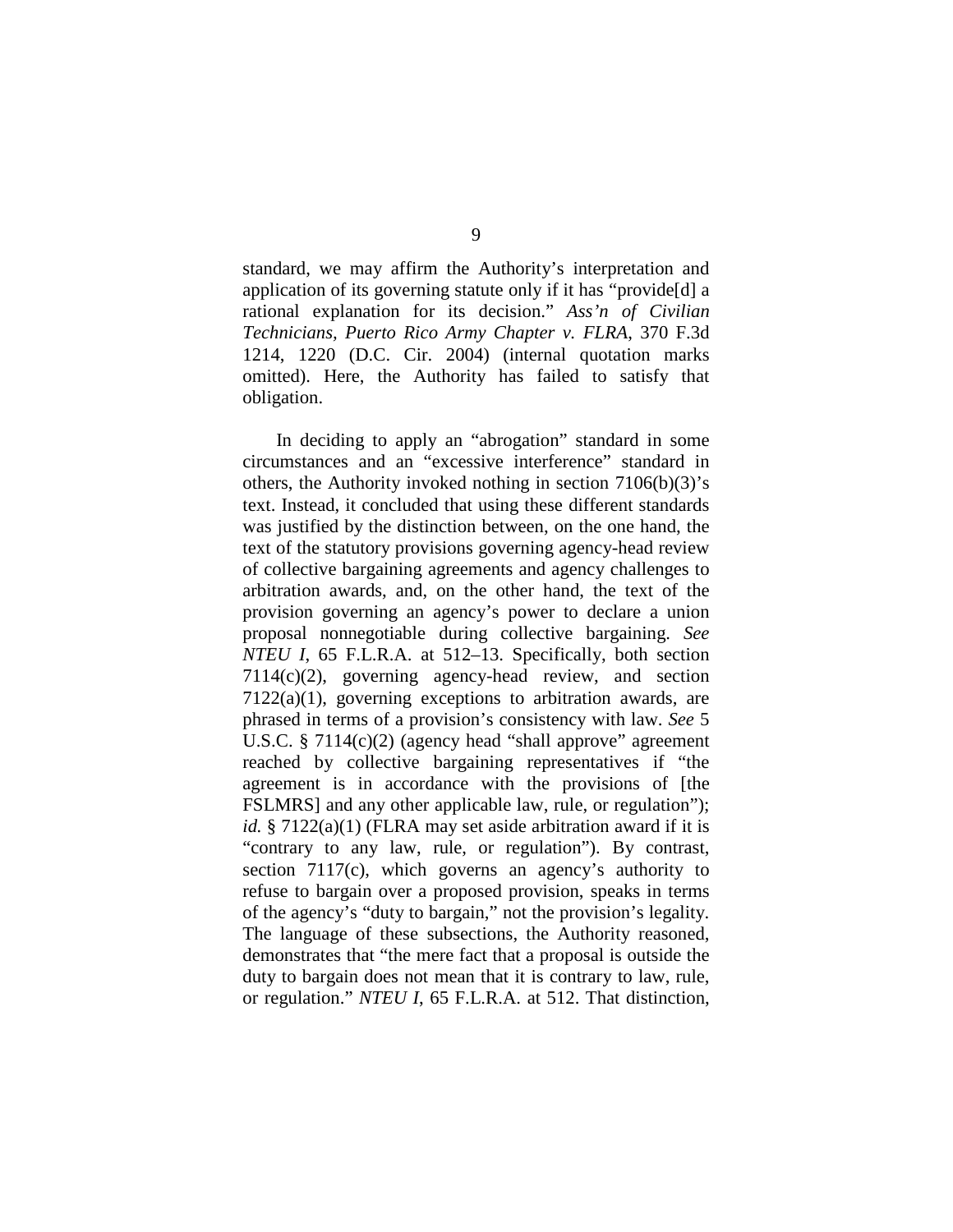the Authority continued, in turn justifies applying two different standards when evaluating whether an arrangement qualifies as "appropriate" under 7106(b)(3). *See id.* at 512–13.

It is true, as the Authority asserts, that certain provisions that fall outside the duty to bargain would not, if agreed to, be contrary to law. The Authority generally designates such matters as "permissive" subjects of bargaining. *See NTEU I*, 65 F.L.R.A. at 512; *EPA*, 65 F.L.R.A. at 119 n.12. Thus, for example, an agency has no obligation to bargain over proposals relating to the conditions of supervisors' employment because the duty to bargain extends only to bargaining unit employees' conditions of employment, and supervisors are outside the bargaining unit*. See International Ass'n of Fire Fighters Local F-61*, 3 F.L.R.A. 437, 444–45 (1980). But because nothing in the statute prohibits the agency from negotiating over such matters, the Authority has held that an agency nonetheless may engage in collective bargaining regarding the conditions of supervisory employment if it so chooses. *See American Federation of Government Employees Local 3302*, 52 F.L.R.A. 677, 681–82 (1996); *but see U.S. Department of Navy v. FLRA*, 952 F.2d 1434, 1441 (D.C. Cir. 1992) (suggesting that permitting the "union to seek to regulate, through collective bargaining, the conditions of employment of employees in other bargaining units and management personnel (who are excluded by the FSLMRS from membership in any bargaining unit) . . . is flatly at odds with both the FSLMRS and the [National Labor Relations Act]"). Likewise, section 7106(b)(1) expressly identifies certain matters that, although interfering with section 7106(a) management rights, may nonetheless be negotiated "at the election of the agency." 5 U.S.C. § 7106(b)(1). Accordingly, an agency's bargaining representatives could elect to negotiate over and agree to a proposal regarding matters set forth in section 7106(b)(1) that,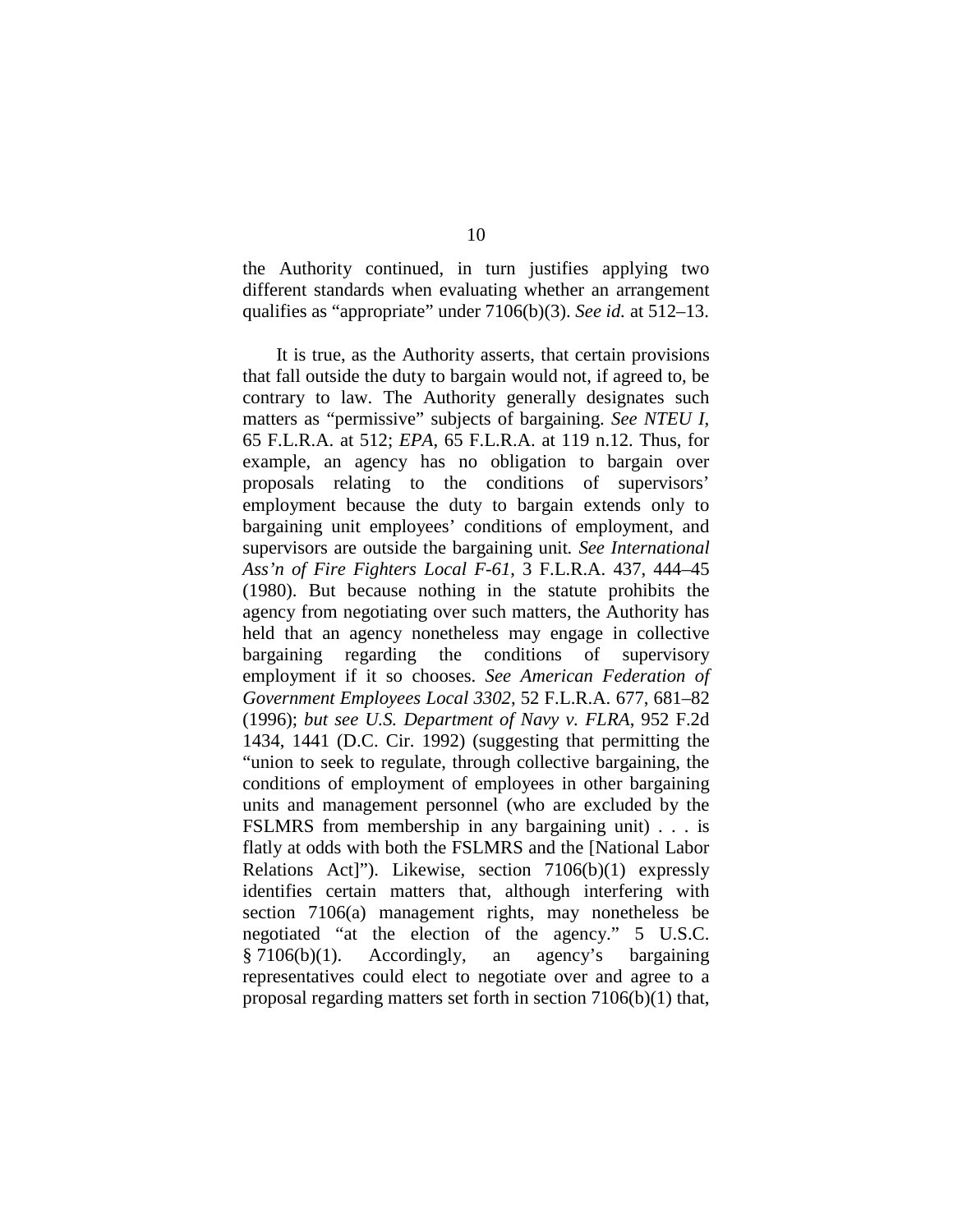while outside the duty to bargain, would nonetheless be consistent with federal law.

But the foregoing is beside the point because the distinction between mandatory and permissive subjects of bargaining has nothing to do with section 7106(b)(3). That is, a proposed section 7106(b)(3) arrangement that falls outside the agency's duty to bargain does so precisely *because* it is contrary to law, as the Authority appeared to acknowledge when it first adopted the "excessive interference" test. *See Local 1923*, 21 F.L.R.A. at 186–88; *KANG*, 21 F.L.R.A. at 29–30. Thus, any time the agency's bargaining representatives could properly refuse to negotiate over a proposal because it does not qualify as a section 7106(b)(3) "appropriate arrangement[]," that proposal will be contrary to law and rejectable by the agency head for precisely the same reason.

That this is so follows directly from section 7106's text and structure. Section 7106(a) establishes certain management rights, and provides that nothing in the FSLMRS will affect those rights. Section 7106(b)(3) sets forth an exception to section 7106(a)'s mandate, so that, if a proposal constitutes a section  $7106(b)(3)$  "appropriate arrangement[]," it does not violate section 7106(a) and is thus consistent with federal law. *See AFGE I*, 702 F.2d at 1187. The agency then *must*  negotiate over such a proposal. *See National Ass'n of Government Employees, Local R14-87*, 21 F.L.R.A. 313, 317–18 (1986). If, however, the arrangement is inappropriate, the section 7106(b)(3) exception is inapplicable, and, unless another exception applies, the proposal violates section 7106(a) and is thus both contrary to law and outside the agency's duty to bargain. As the Authority explained in *NLRB Union Local 21*, 36 F.L.R.A. 853 (1990), in rejecting the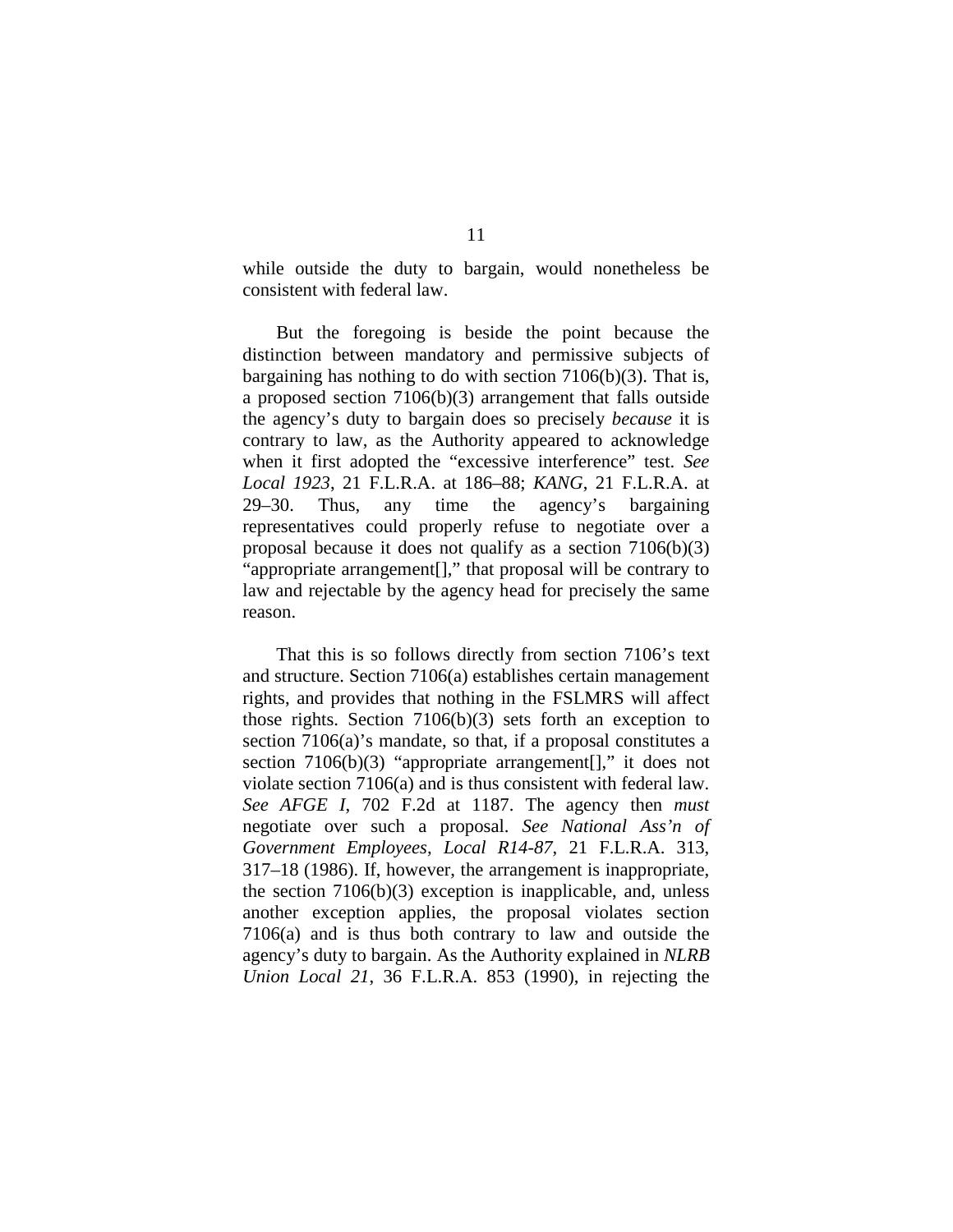argument that an agency had waived its claim that a provision violated section 7106(a):

[T]he proposal concerns the exercise of management's right under section  $7106(a)(1)$  of the Statute, rather than under section 7106(b)(1). Therefore, the issues of "election" and "waiver" that would be involved if the proposal concerned a permissive matter under section 7106(b)(1) do not arise. A reserved management right under section 7106(a)(1) cannot be waived by collective bargaining.

*Id.* at 860. The same reasoning applies here. Unlike section 7106(b)(1), section 7106(b)(3) is all or nothing—it gives the agency no discretion to "elect" to address certain subjects during collective bargaining. Instead, it draws a line between what is and is not permissible under section 7106(a), and thus what is and is not consistent with law.

Neither in its decisions adopting the abrogation standard nor in its briefing before this court does the Authority address this basic point. In *NTEU I*, after discussing at some length the fairly noncontroversial proposition that some subjects outside the duty to bargain might nonetheless be consistent with law, the Authority relied on its prior decision in *EPA* for the key proposition that this distinction was somehow relevant to section 7106(b)(3) specifically. *See NTEU I*, 65 F.L.R.A. at 512–13. The *EPA* decision simply summarized the two examples of permissive subjects of bargaining discussed above, then stated: "No basis is provided to conclude that the situation is any different when management rights under § 7106(a) are involved." *EPA*, 65 F.L.R.A. at 118. The "basis" for such a difference, however, is clear: unlike section 7106(b)(1), or the provisions governing conditions of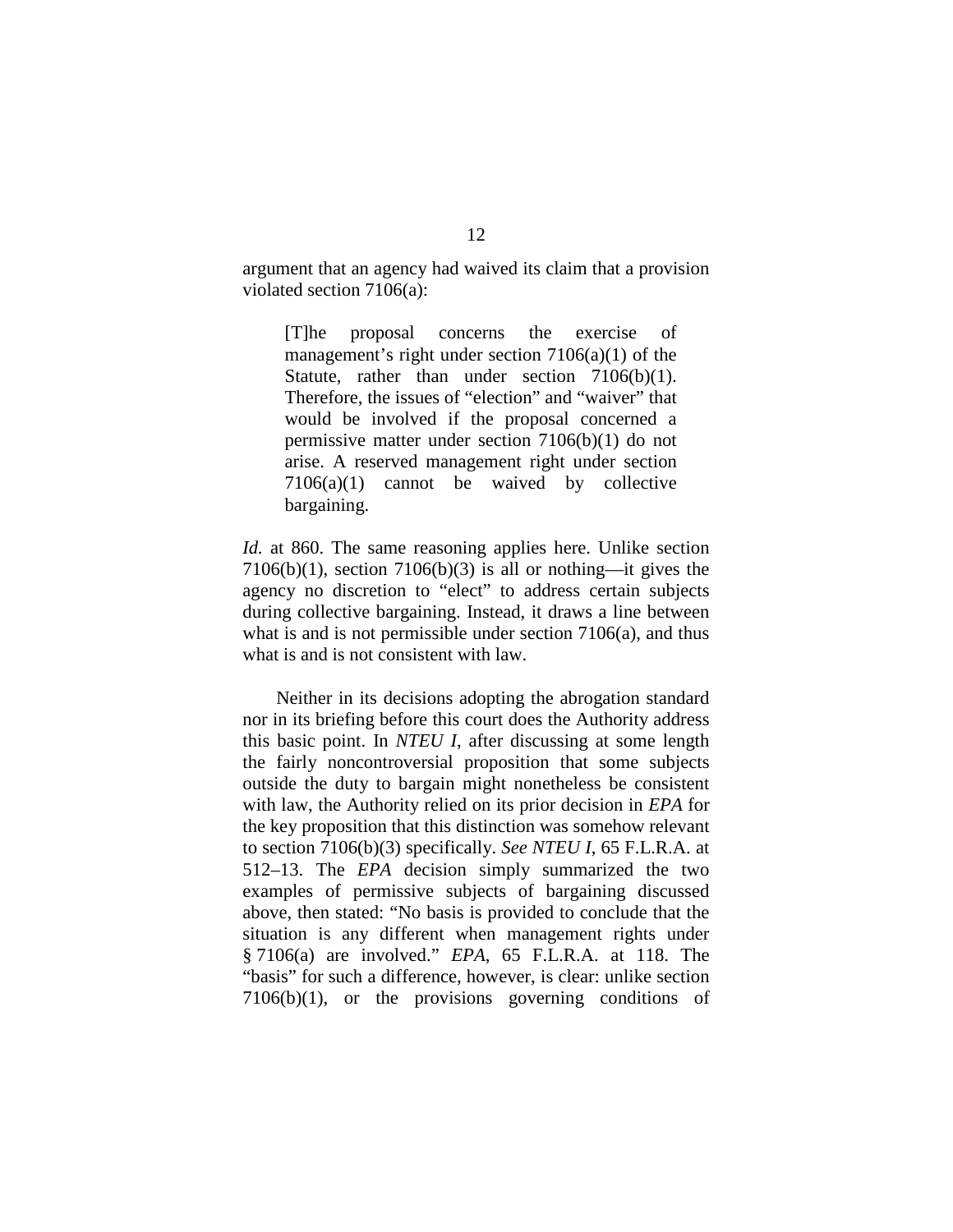supervisory employment, sections  $7106(a)$  and  $7106(b)(3)$ leave no room for agency representatives to reach agreements on terms outside the scope of the duty to bargain but within the range of lawful provisions.

Here, for the first time the Authority addresses section 7106(b)(3)'s language, arguing that what is "appropriate" may "vary[] depending on the circumstances." Respondent's Br. 27. But the "circumstances" relevant to determining whether an arrangement is "appropriate" within the meaning of section 7106(b)(3) are those governing how, in a particular agency, the arrangement will affect the exercise of the management rights listed in section 7106(a), not how the issue comes before the Authority. The Authority's current interpretation of the statute could, as it concedes, mean that the propriety of two identical provisions, each affecting the exercise of management rights in precisely the same way, would rise or fall on the point at which the agency asserts the arrangement is inappropriate. Section 7106(b)(3) provides no basis for this sort of "magical[]" transformation, as Member Beck put it. *NTEU I*, 65 F.L.R.A. at 519 (Beck, M., dissenting). If it is a "normal rule of statutory construction that identical words used in different parts of the same act are intended to have the same meaning," *Commissioner v. Lundy*, 516 U.S. 235, 250 (1996) (internal quotation marks omitted), then a word that Congress uses only *once* in a statute certainly cannot have more than one meaning.

The Authority also argues that its differing substantive standards are justified by the differing degrees of deference owed to agency heads and agency bargaining representatives. It contends that its decision "rests significantly on the policy of deferring to the choices that parties make at the bargaining table," and that "applying the 'excessive-interference' test" with respect to agency-head review "would require agency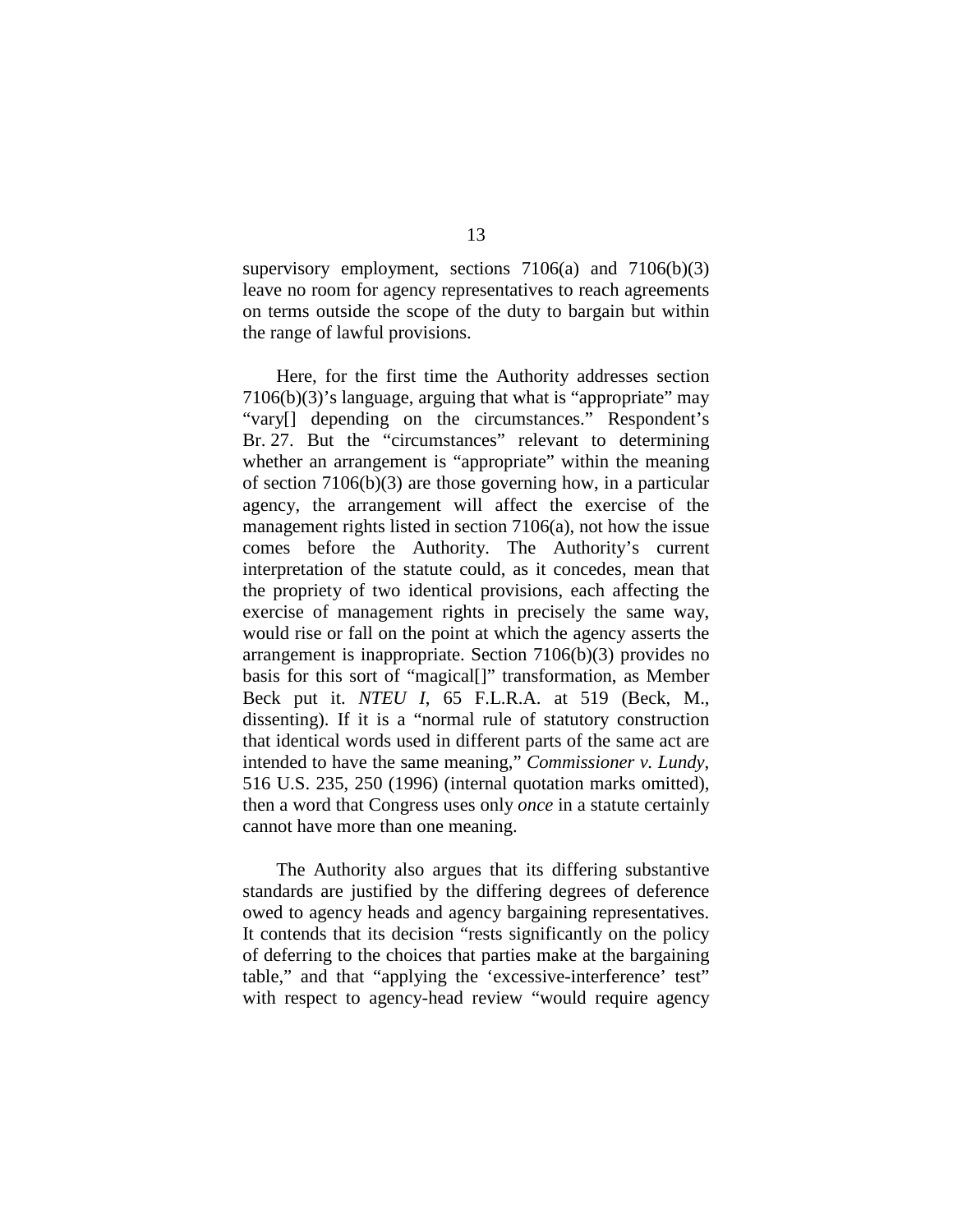heads to 'second guess' the bargaining parties' choices." Respondent's Br. 22; *see NTEU I*, 65 F.L.R.A. at 514; *EPA*, 65 F.L.R.A. at 118. In this context, however, we see little reason to prefer the bargaining representatives' assessment of a provision to that of the agency head. Although it may be true that the agency's bargaining representatives are better positioned to understand the meaning of a particular provision and why it was included in an agreement, *see NTEU I*, 65 F.L.R.A. at 514, and while Congress may well have intended to preclude agency heads from second-guessing the legitimate concessions made during negotiations, *see AFGE II*, 778 F.2d at 858 & n.12, agency heads seem equally capable of assessing a given provision's consistency with section 7106, and section 7114(c) expressly commits such legal questions to the agency head. Indeed, the legislative history suggests that Congress enacted section 7114(c) in part due to the agency head's privileged high-level view of the agency's obligations, and that its concern over "second-guessing" was unrelated to legal questions of the sort involved in this review. *See id.* In any event, whatever the validity of the Authority's policy rationale, it has failed to justify its atextual construction of section 7106(b)(3). As we have said: "The agency's policy preferences cannot trump the words of the statute." *National Treasury Employees Union v. Chertoff*, 452 F.3d 839, 865 (D.C. Cir. 2006).

In sum, when an agency asserts that a contract provision falls outside section 7106(b)(3)'s exception to section 7106(a), whether the question concerns the agency's duty to bargain, *see* 5 U.S.C. § 7117(c), or the provision's consistency with law, *see id.* §§ 7114(c), 7122(a)(1), the underlying legal issue is precisely the same: does the provision represent an "appropriate arrangement[]"? In applying two different standards in these contexts, the Authority has set forth two inconsistent interpretations of the